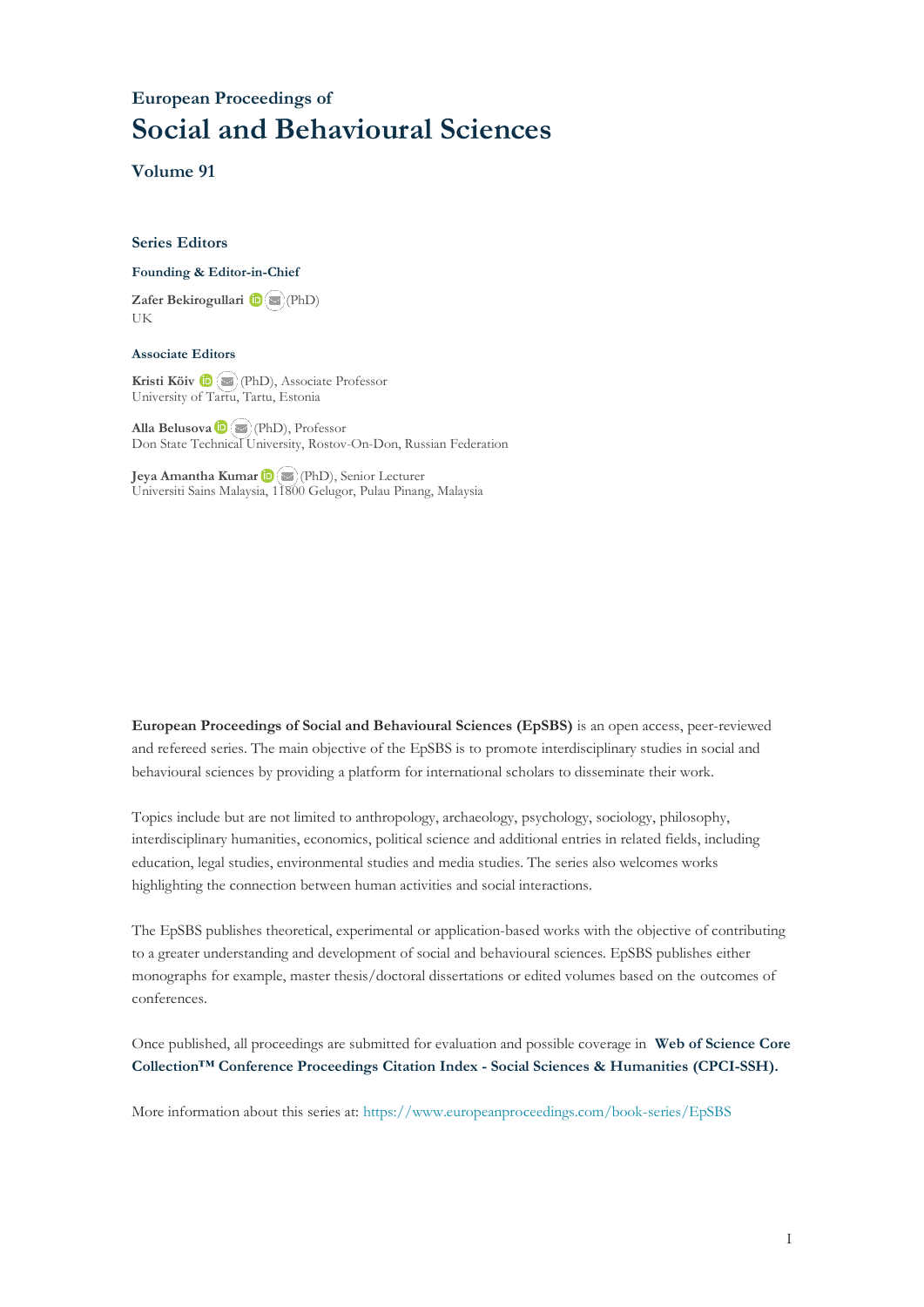# PERSONAL AND REGULATORY RESOURCES IN ACHIEVING EDUCATIONAL AND PROFESSIONAL GOALS IN THE DIGITAL AGE

Selected, peer-reviewed papers from the

Personal and Regulatory Resources in Achieving Educational and Professional Goals in the Digital Age (PRRAEPGDA 2020), 22-23 October 2020, Stavropol, Russia

#### Edited by:

VarvaraIlyinichna Morosanova D, Tatyana Nikolaevna Banshchikova D,

Maksim Leonidovich Sokolovskii

### Editor(s) Affiliation(s):

#### **Varvara Ilyinichna Morosanova,** Professor, PhD

Corresponding Member of the Russian Academy of Education, Head of the Laboratory of Psychology of Self-Regulation of the Psychological Institute of the Russian Academy of Education, Moscow, Russia

#### **Tatyana Nikolaevna Banshchikova,** Assoc. Prof.

Head of the Scientific and Educational Center psychological Support of Personal and Professional Development, Institute of Education and Social Sciences, NCFU, Russia

#### **Maksim Leonidovich Sokolovskii,** PhD

Leading research associate at Scientific and Educational Center of Psychological Support Personal and Professional Development Institute of Education and Social Sciences, NCFU, Russia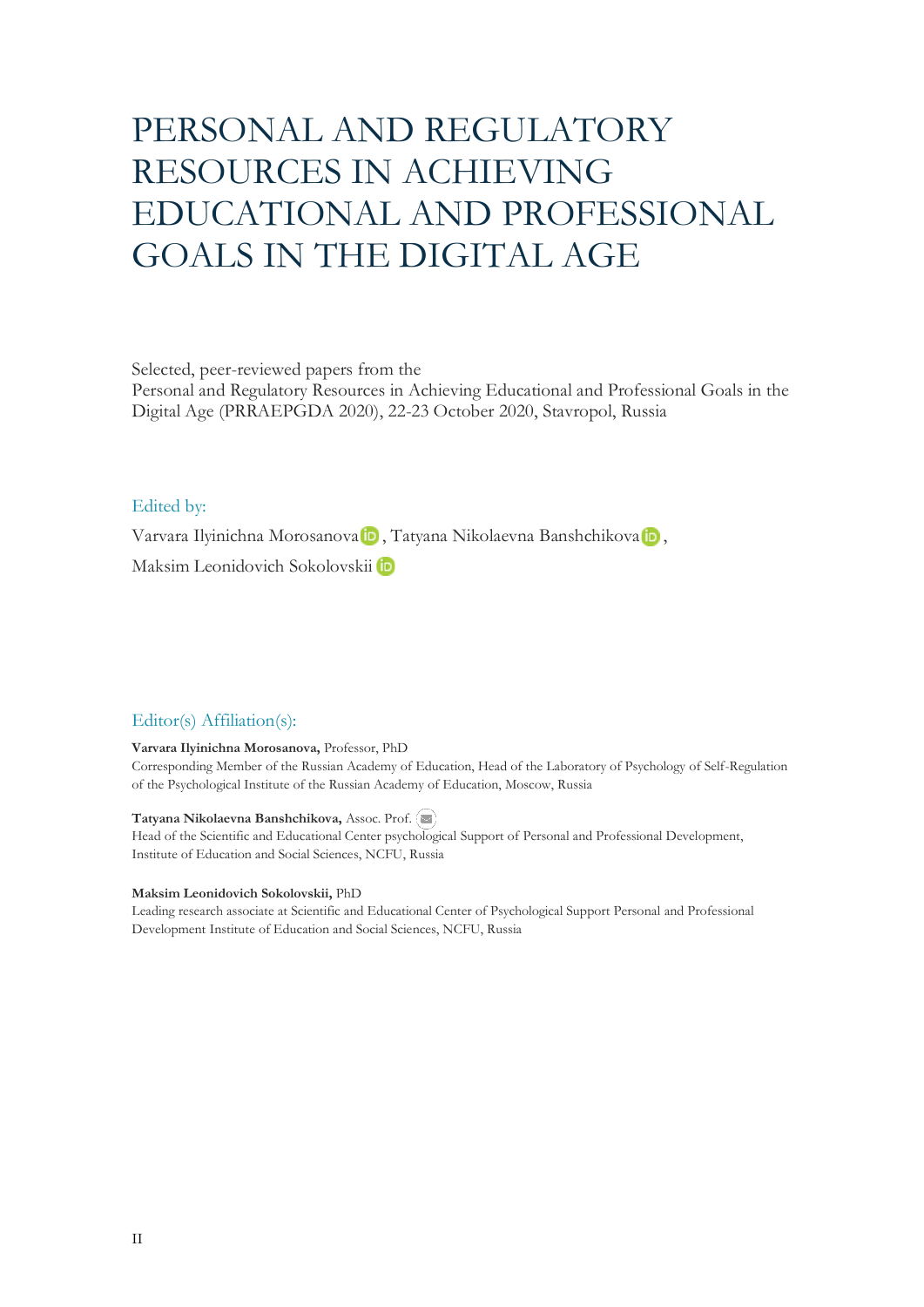

ISSN: 2357-1330 (online).

European Proceedings of Social and Behavioural Sciences

ISBN: 978-1-80296-090-7 (e-book)

PERSONAL AND REGULATORY RESOURCES IN ACHIEVING EDUCATIONAL AND PROFESSIONAL GOALS IN THE DIGITAL AGE

[https://doi.org/10.15405/epsbs\(2357-1330\).2020.10.4](https://doi.org/10.15405/epsbs(2357-1330).2020.10.4)

 $\odot$   $\odot$   $\odot$ © The Editor(s) and The Author(s) 2020. This is an open access book distributed under the Creative Commons CC License BY-NC-ND 4.0. Unported License, permitting all non-commercial use, distribution, and reproduction in any medium, provided the original work is properly cited.

This book is published by the registered company European Publisher Ltd. which is registered under the ISO London Limited.

The registered company address is: 293 Green Lanes, Palmers Green, London, United Kingdom, N13 4XS Reg. Number: 9219513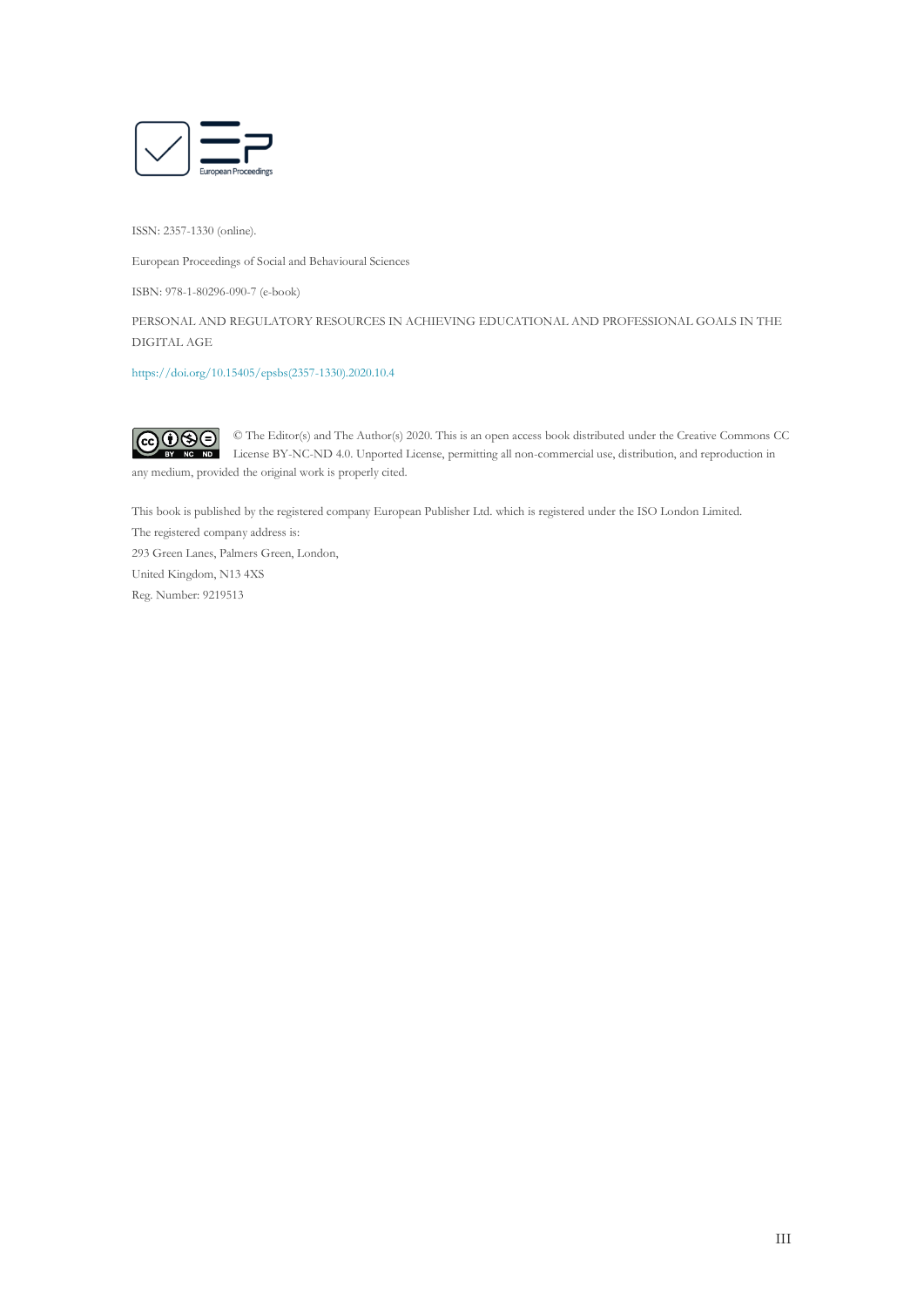## **Preface**

On behalf of the organizing committee, I am pleased to present materials containing selected, peerreviewed reports of the 6<sup>th</sup> International scientific and practical conference: Regulatory and Personal Resources for Achieving Educational and Professional Goals in the Digital Age (PRRAEPGDA 2020), which was held on October 22-23, 2020 in Stavropol, Russia [\(http://lrst.ncfu.ru/\)](mailto:http://lrst.ncfu.ru/).

The conference was interdisciplinary and was devoted to the discussion of fundamental problems of general, pedagogical psychology, educational psychology, labor psychology, and organizational psychology. The conference was conceived as a platform for discussing the latest global trends in the field of relationships between categories of mental phenomena, a space for demonstrating the importance and productivity of interdisciplinary connections in the study of personal and regulatory resources; a tool for expanding fundamental scientific ideas about the role of regulatory and personal resources in determining academic success and professional achievements.

The main purpose of the conference was to get acquainted with the latest world results of fundamental and applied research, a free exchange of information and opinions, search for new approaches to solving such important problems as mechanisms of the resource development of the subject of work, as the role of selfregulation in determining academic performance and academic involvement, as the role of conscious selfregulation in the personal changes management, in the circumstances of adaptation to dynamically changing life conditions.

The conference included the work of three sections on topical issues of self-regulation psychology: "Self-regulation as a meta-resource of education and self-development of a person", "Self-regulation of states and goals achievement in the professional sphere", "Development of self-regulation and mental health".

Fundamental scientific problems were discussed:

- mechanisms of regulation of functional states, general patterns and individual features of selfregulation of voluntary activity and human behavior;
- self-regulation as a meta-resource of self-development and human well-being;
- regulatory and personal resources in achieving educational and professional goals;
- opportunities for self-regulation of activities and states that ensure successful adaptation to new conditions and organizational environments caused by global factors, including the widespread transition to the performance of work and training tasks in remote work conditions;
- actualization of psychological resources due to the emergence of a pandemic and struggle of people for their survival.

The conference was attended in various formats by 179 people from 31 cities of Russia, the United Kingdom, the Republic of Belarus, and the Republic of Armenia.

The conference submission management system was provided by using email and google-forms. 117 papers were submitted, and 41 papers were presented at the conference. Each author was given 10 minutes to report and 5 minutes to answer questions. 20 minutes were provided for the plenary report. At the stage of preliminary selection of papers, the Russian online system for identifying text borrowings was used (https://ncfu.antiplagiat.ru/, https://www.antiplagiat.ru/), the open peer review has been used. The total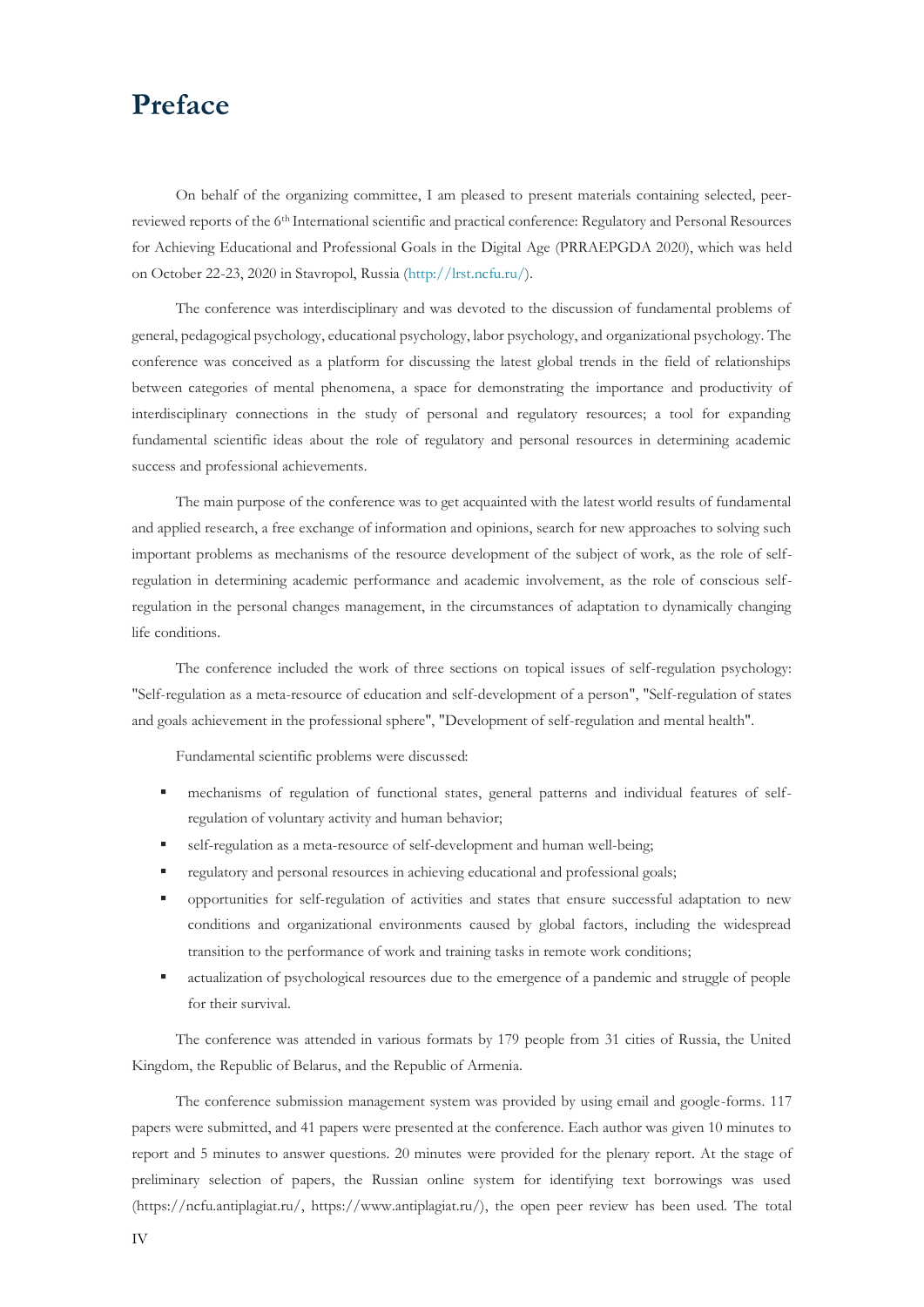number of reviewers involved was 7. So the Acceptance Rate constituted (41\*100/117): 35.0 and the average number of reviews per paper was 2.3.

The 6<sup>th</sup> International scientific and practical conference: Regulatory and Personal Resources for Achieving Educational and Professional Goals in the Digital Age Management was hosted by North-Caucasus Federal University, Stavropol, Russia, and organized by Scientific and Educational Center of psychological support for personal and professional development at North-Caucasus Federal University, in collaboration with the Russian Academy of Education and Psychological Institute of Russian Academy of Education. This conference was carried out with the financial support of the Russian Foundation for Basic Research, project no. 20-013-22001.

The conference chair and co-chairs express their sincere appreciation to all the organizing institutions. Special thanks are due to the two riveting keynote speakers, Professor Yuri Petrovich Zinchenko (Moscow State University, Russian Federation) and Professor Varvara Ilyinichna Morosanova (Psychological Institute of the Russian Academy of Education, Russian Federation), the panelists at the discussion on the conference theme and sub-themes for 2020 – Professor Yulia Vladimirovna Kovas (Goldsmiths University, United Kingdom), Professor Grant Mikhailovich Avanesyan (Yerevan State University, Armenia), Professor Igor Alexandrovich Fourmanov (Belarusian State University, Belarus), Dr. Olesia Vladimirovna Bubnovskaia (Far Eastern Federal University, Russian Federation), Dr. Tatyana Nikolaevna Banshchikova for her enthusiasm and energy in conference organising, to the team of European Proceedings publisher for intellectual support and help in work with conference manuscript and personally to Dr. Zafer Bekirogullari and Melis Yagmur Minas, and finally, to all the session chairs, members of the organizing committee, scientific committee, and peer review committee.

23 October, 2020

Co-Chair, Tatyana Nikolaevna Banshchikova, Kandidat nauk (PhD equivalent) in Psychology, Associate Professor, North-Caucasus Federal University, Russian Federation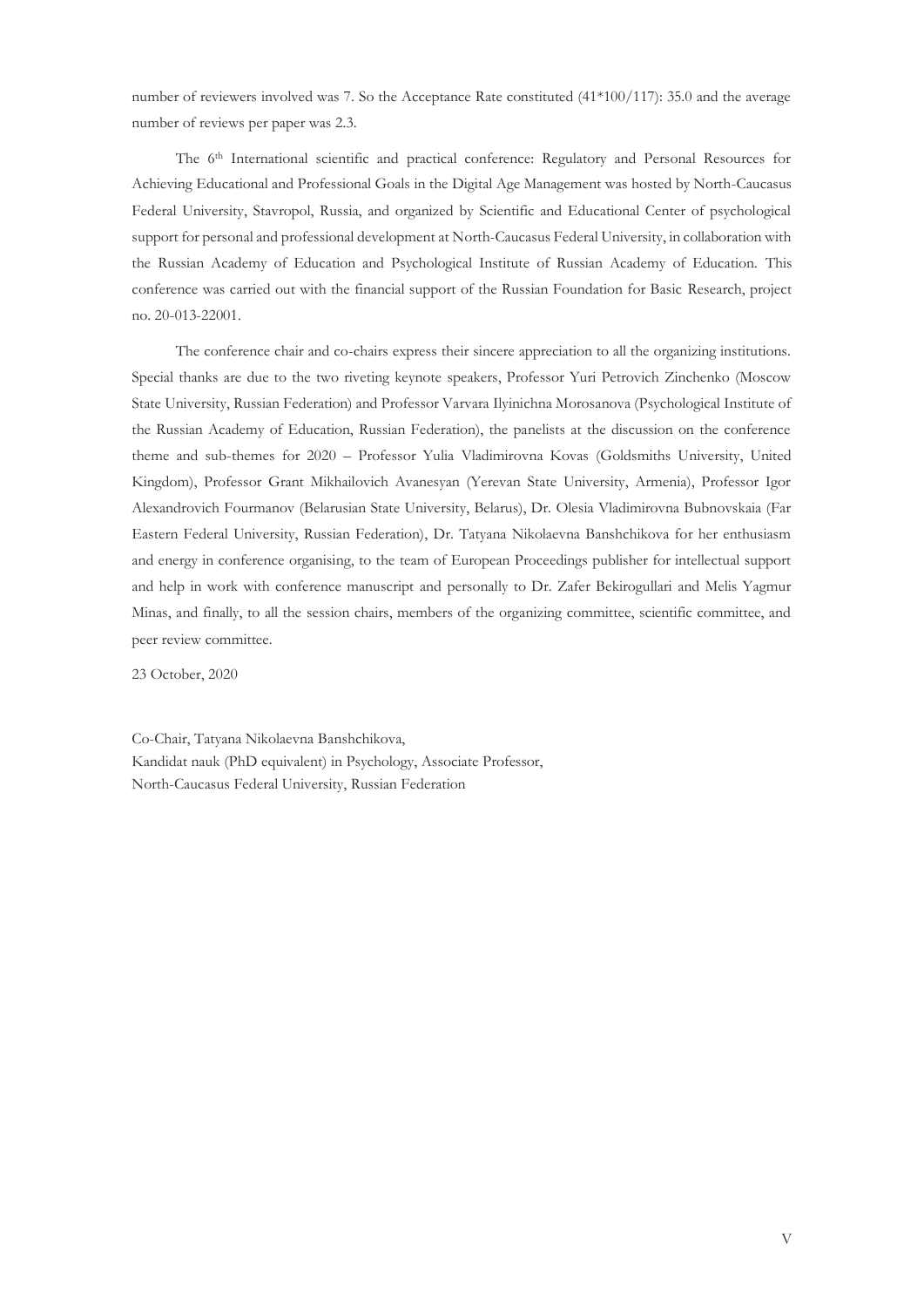### **Chairs**

Chairman of the Program Committee, Yuri Petrovich Zinchenko, PhD in Psychology, Professor,

*Member of the Russian Academy of Education, Dean of the Faculty of Psychology of Moscow State University, Presidnt of the Russian Academy of Education, President of the Russian Psychological Society (Moscow) Moscow State University, Russian Federation*

Co-Chair, Varvara Ilyinichna Morosanova, PhD in Psychology, Professor,

*Corresponding Member of the Russian Academy of Education, Head of the Laboratory of Psychology of Self-Regulation, Psychological Institute of the Russian Academy of Education, Russian Federation*

Co-Chair, Tatyana Nikolaevna Banshchikova, Kandidat nauk (PhD equivalent) in Psychology, Associate Professor,

*Head of the Scientific and Educational Center of psychological support for personal and professional development at Institute of Education and Social Sciences, North-Caucasus Federal University, Russian Federation*

Co-Chair, Alexander Oktyabrinovich Prokhorov, PhD in Psychology, Professor, *Head of the Department of General Psychology of the Institute of Psychology and Education, Kazan (Volga Region) Federal University, Russian Federation*

Co-Chair, Alla Spartakovna Kuznetsova, Kandidat nauk (PhD equivalent) in Psychology, Associate Professor, *Department of Labor Psychology and Engineering Psychology Moscow State University, Russian Federation*

Co-Chair, Svetlana Abdurakhmanovna Khazova, PhD in Psychology, Professor, *Department of Special Pedagogy and Psychology, Kostroma State University, Russian Federation*

Co-Chair, Elena Alekseevna Fomina, Kandidat nauk (PhD equivalent) in Psychology, Associate Professor, *Leading research associate Scientific and Educational Center of Psychological Support for Personal and Professional Development at Institute of Education and Social Sciences, North-Caucasus Federal University, Russian Federation*

## **International Scientific/Editorial Committee Members**

- Yuri Petrovich Zinchenko Moscow State University, Russian Federation
- Varvara Ilyinichna Morosanova Psychological Institute of the Russian Academy of Education, Russian Federation
- Alexander Nikolaevich Veraksa Moscow State University, Russian Federation
- Igor Vyacheslavovich Gaidamashko MIREA — Russian Technological University, Russian Federation
- Alexander Alexandrovich Oboznov Russian Academy of Sciences, Russian Federation
- Alexander Oktyabrinovich Prokhorov Kazan (Volga Region) Federal University, Russian Federation
- Grant Mikhailovich Avanesyan Yerevan State University, Armenia
- Yulia Vladimirovna Kovas Goldsmiths University, United Kingdom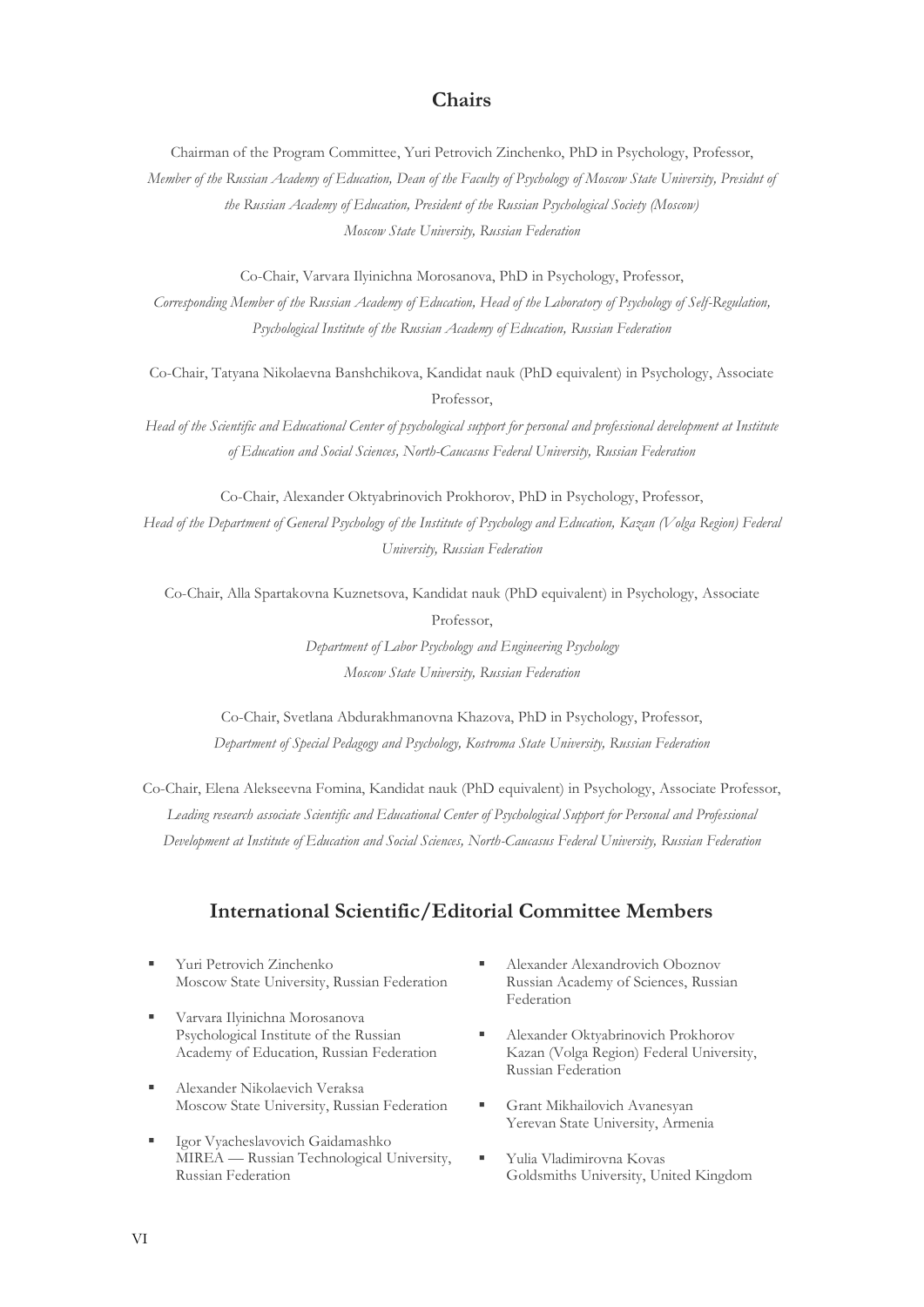- Anna Borisovna Leonova Moscow State University, Russian Federation
- Igor Alexandrovich Fourmanov Belarusian State University, Belarus
- Sergey Borisovich Malykh Psychological Institute of the Russian Academy of Education, Russian Federation

## **Organizing Committee Members**

- Valery Kirillovich Shapovalov North-Caucasus Federal University, Russian Federation
- Tatyana Nikolaevna Banshchikova North-Caucasus Federal University, Russian Federation
- Lyudmila Vladimirovna Khalyapina North-Caucasus Federal University, Russian Federation
- **Example Frikovich Gapich** North-Caucasus Federal University, Russian Federation
- **Elena Alekseevna Fomina** North-Caucasus Federal University, Russian Federation
- Vladimir Alexandrovich Solomonov North-Caucasus Federal University, Russian Federation
- Maksim Leonidovich Sokolovskii North-Caucasus Federal University, Russian Federation
- Olga Viktorovna Polchenko North-Caucasus Federal University, Russian Federation

## **Keynote Speakers**

**The Psychology of Self-regulation: An Evolutionary Approach and the Challenges of the Time** Yuri Petrovich Zinchenko, Chairman of the Program Committee, PhD in Psychology, Professor, Member of the Russian Academy of Education, Dean of the Faculty of Psychology of Moscow State University, President of the Russian Academy of Education, President of the Russian Psychological Society (Moscow) Moscow State University, Russian Federation

#### **Conscious Self-Regulation as a Meta Resource of Education in the Conditions of Digitalization of Society**

Varvara Ilyinichna Morosanova, PhD in Psychology, Professor, Corresponding Member of the Russian Academy of Education, Head of the Laboratory of Psychology of Self-Regulation Psychological Institute of the Russian Academy of Education, Russian Federation

## **Plenary Speakers**

#### **The Relationship of Self-Regulation Development with the Educational Environment in Preschool Age**

Alexander Nikolaevich Veraksa, PhD in Psychology, Professor, Corresponding Member of the Russian Academy of Education, Head of the Department of Educational Psychology and Pedagogy Moscow State University, Russian Federation

#### **Personality Systems and Educational Achievement: Research Involving Students with Outstanding Academic Achievements and Twins**

Yulia Vladimirovna Kovas, PhD in Psychology, Professor in Genetics and Psychology at Goldsmiths-University London, Director of the International Laboratory for Interdisciplinary Studies of Individual Differences in Learning

Goldsmiths University, United Kingdom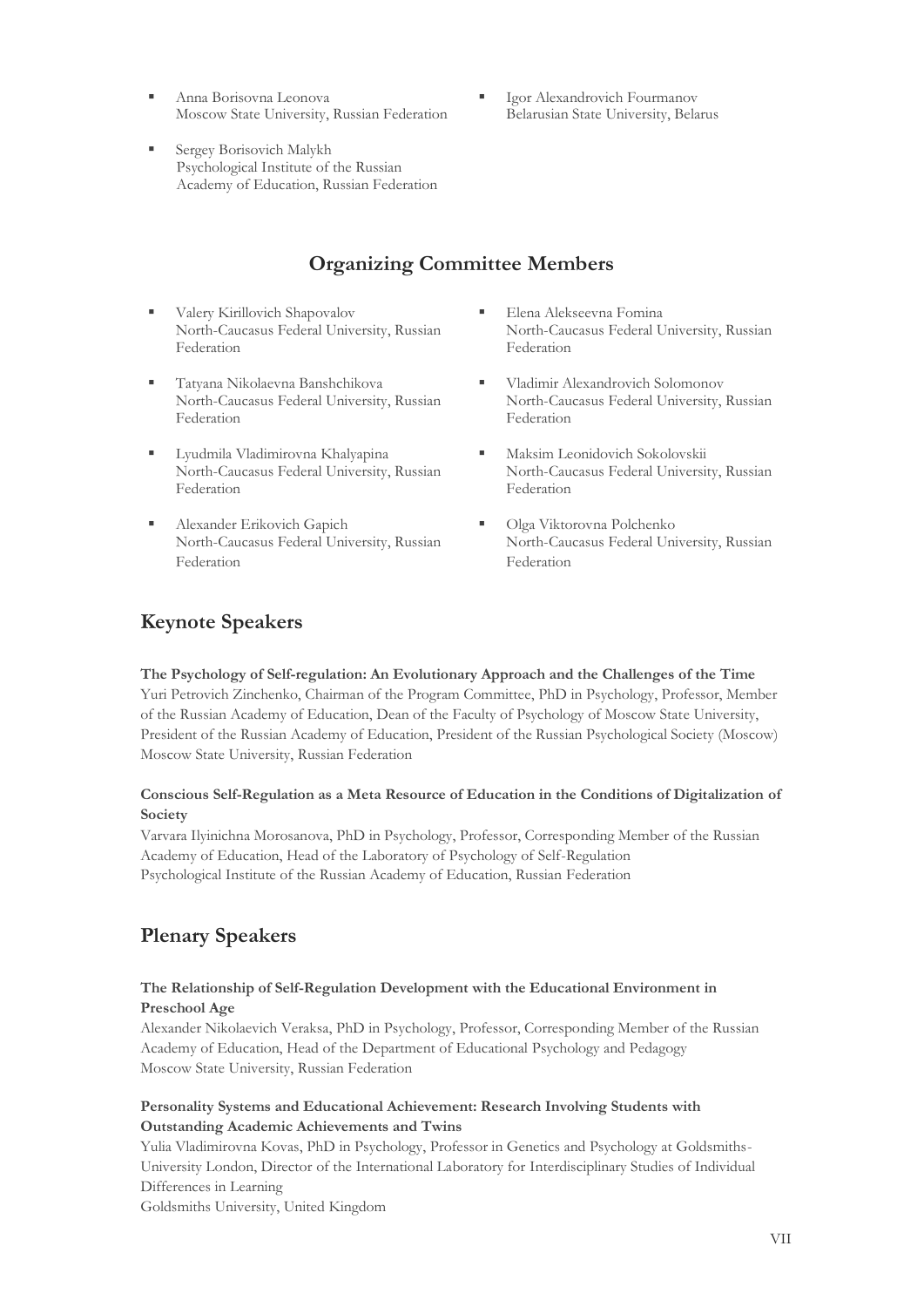#### **Psychological Criteria for Assessing Personality and Behavioral Strategies in the Face of Overcoming Problematic Interactions**

Grant Mikhailovich Avanesyan, PhD in Psychology, Professor, Head of the Department of General Psychology of Yerevan State University Yerevan State University, Armenia

#### **A Systemic Methodology for Analyzing the Mechanisms for Regulating Human Functional States in a Dynamic Organizational Environment**

Anna Borisovna Leonova, PhD in Psychology, Professor, Head of the Department of Labor Psychology and Engineering Psychology of the Department of Psychology Moscow State University

#### **Stress in a New Health Threat (COVID-19 Pandemic) and Coping with it**

Tatyana Leonidovna Kryukova, PhD in Psychology, Professor Kostroma State University, Russian Federation

#### **A Conceptual Model of the Mental Mechanisms of Self-Regulation of Mental States**

Alexander Oktyabrinovich Prokhorov, PhD in Psychology, Professor, Head of the Department of General Psychology of the Institute of Psychology and Education Kazan (Volga Region) Federal University, Russian Federation

#### **Affective-dynamic Model of Regulation of Aggression**

Igor Alexandrovich Fourmanov, PhD in Psychology, Professor, Head of the Department of Psychology Belarusian State University, Belarus

#### **Conscious Self-regulation of Aggression: Common Patterns, Cross-cultural Differences**

Tatyana Nikolaevna Banshchikova, Kandidat nauk (PhD equivalent) in Psychology, Associate Professor, Head of the Scientific and Educational Center of psychological support for personal and professional development at Institute of Education and Social Sciences North-Caucasus Federal University, Russian Federation

### **Sponsors**

This conference was carried out with the financial support of the **Russian Foundation for Basic Research**, project no. 20-013-22001.

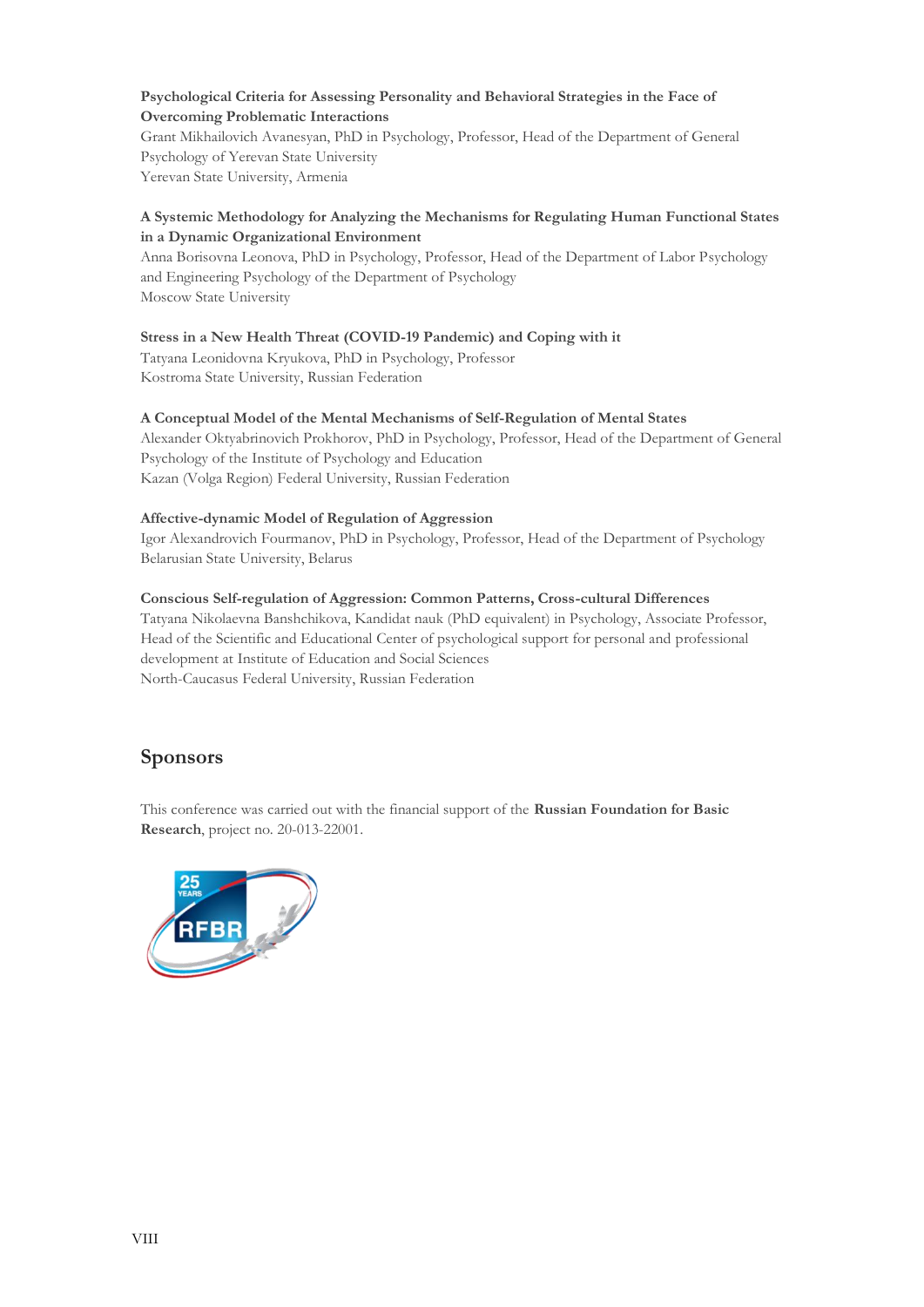## **Table of Contents**

#### **No: 1**

Title: Socio-Psychological Adaptation of Labor Migrants' Children in Conditions of Preschool Educational Institutions

#### *Pages: 1 - 7*

Author(s): Vsevolod Valentinovich Konstantinov, Ekaterina Alexandrovna Klimova, Roman Viktorovich Osin

#### **No: 2**

Title: Personal Resource as a Factor of Deviant Behavior Prevention Among Students of Digital Generation *Pages: 8 - 14*

Author(s): Rano Izzatovna Sunnatova, Marina Otarovna Mdivani, Eleonora Victorovna Lidskaya

#### **No: 3**

Title: Adaptation and Internal Disorder Pattern of Adolescents With Disabilities *Pages: 15 - 22* Author(s): Inna Viktorovna Tikhonova, Tatyana Nikolaevna Adeeva, Ulyana Yurievna Sevastyanova

#### **No: 4**

Title: Anesthesiologists-Resuscitators' Mental States In Extreme Activity Conditions *Pages: 23 - 31* Author(s): Maria Vladimirovna Korehova, Irina Albertovna Novikova, Andrey Gorgonievich Soloviev, Mikhail Yurievich Kirov

#### **No: 5**

Title: Coping Strategies of University Teaching Staff With Difficulties in Managing Remote Learning Under Lockdown Related Stress

*Pages: 32 - 41*

Author(s): Anna Gennadyevna Samokhvalova, Elena Viktorovna Tikhomirova, Dmitry Borisovich Vorontsov, Anna Valerevna Vorontsova, Oksana Nikolaevna Vishnevskaya

#### **No: 6**

Title: Teenager's Gender Attitudes Regarding Violence *Pages: 42 - 49* Author(s): Liudmila Ivanovna Dementiy, Victoria Evgenievna Kupchenko, Igor Alexandrovich Fourmanov

#### **No: 7**

Title: Socio-Moral Component of a Teenager's Personal Agency: Influence of the Environment *Pages: 50 - 56* Author(s): Tatiana Anikeevna Antopolskaya, Aleksandr Sviatoslavovich Silakov

#### **No: 8**

Title: Self-Regulation, Test Anxiety, Reliability And Success in The Final Exam: Structural Model *Pages: 57 - 64* Author(s): Tatiana Gennadievna Fomina, Elena Valeryevna Filippova, Varvara Ilyinichna Morosanova

#### **No: 9**

Title: Features of Personal Resources of Virtual Team Players *Pages: 65 - 71* Author(s): Irina Viktorovna Mikhailova, Maksim Sergeevich Silantiev

#### **No: 10**

Title: The Psychological Support of Teacher in Terms of Digital Transformation and Pandemics *Pages: 72 - 80* Author(s): Sergey Mihailovich Shingaev

#### **No: 11**

Title: The Relationship of Giftedness And Conscious Self-Regulation In Young Adolescents *Pages: 81 - 88* Author(s): Elena Sergeevna Joukova, Sergei Lvovich Artemenkov, Diana Borisovna Bogoyavlenskaya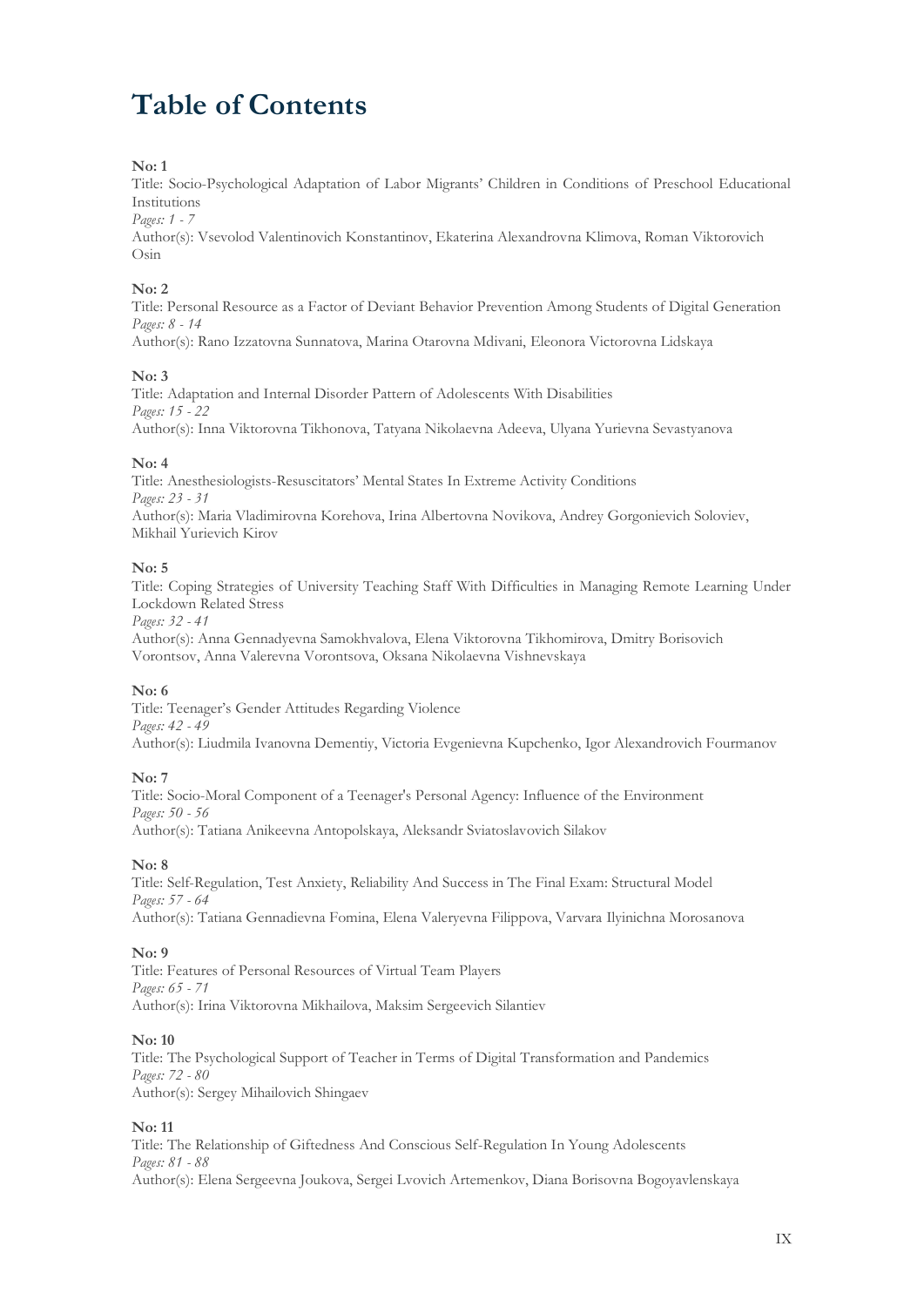#### **No: 12**

Title: Behavioral Problems and Mother-Child Interaction in Children With Autism Spectrum Disorder *Pages: 89 - 96* Author(s): Natalia Leonidovna Pleshkova, Oksana Vladimirovna Tatarenko, Denis Vladimirovich Sevryugin

#### **No: 13**

Title: Self-Regulation of Professional Activity of The Process of Personal Professional Development *Pages: 97 - 104* Author(s): Yuri Pavlovich Povarenkov, Anna Eduardovna Tsymbalyuk

#### **No: 14**

Title: Phenomenological Features of High-Quality Choices *Pages: 105 - 115* Author(s): Anna Mikhailovna Epelman, Anna Khungovna Fam

#### **No: 15**

Title: Student's Subjectivity Formation: Methodology of Research *Pages: 116 - 124* Author(s): Irina Yurievna Malkova, Evgeniya Yurievna Liventsova, Aleksandra Pavlovna Fakhretdinova, Olyesya Vladimirovna Tsuguleva, Polina Viktorovna Kiseleva, Anastasia Vyacheslavovna Larionova

#### **No: 16**

Title: Diagnostics of Perceptive and Emotional Components of Psychological Readiness for Self-Regulation in Professional Activity *Pages: 125 - 130* Author(s): Anna Valerevena Emelyanenkova, Svetlana Borisovna Gnedova

#### **No: 17**

Title: Models of Mentorship In Guiding Talented People *Pages: 131 - 139* Author(s): Olga Rostislavovna Chepiuk, Maria Vyacheslavovna Prokhorova, Tatyana Olegovna Podolskaya, Valentina Sergeevna Kravchenko, Olga Yuryevna Angelova

#### **No: 18**

Title: Reflection and Self-Assessment of the Quality of Life at Older Age *Pages: 140 - 147* Author(s): Tamara Borisovna Sergeeva, Anna Aleksandrovna Pecherkina, Natalia Stepanovna Glukhaniuk, Georgy Igorevitch Borisov

#### **No: 19**

Title: Regulatory Predictors of Linguistic Competencies and Academic Achievement in Native Language Among Secondary School Students *Pages: 148 - 155*

Author(s): Irina Nikolaevna Bondarenko, Tatiana Gennadyevna Fomina, Varvara Ilynichna Morosanova

#### **No: 20**

Title: Conscious Self-Regulation, Personality Features and Academic Success in Students With Different Dynamics of Psychological Well-Being *Pages: 156 - 164*

Author(s): Anna Mikhailovna Potanina, Yulia Alekseevna Ishmuratova, Irina Nikolaevna Bondarenko

#### **No: 21**

Title: Children With Mental Developmental Delay: Self-Regulation Development Through Education *Pages: 165 - 171*

Author(s): Nataliya Viktorovna Babkina

#### **No: 22**

Title: Analyzing The Difficulties of Distance Learning For Students and Finding Ways to Cope With Them *Pages: 172 - 180*

Author(s): Nataliia Evgenevna Vodopyanova, Olga Olegovna Gofman, Alla Nikolaevna Gusteleva, Dmitri Vladimirovich Serezhin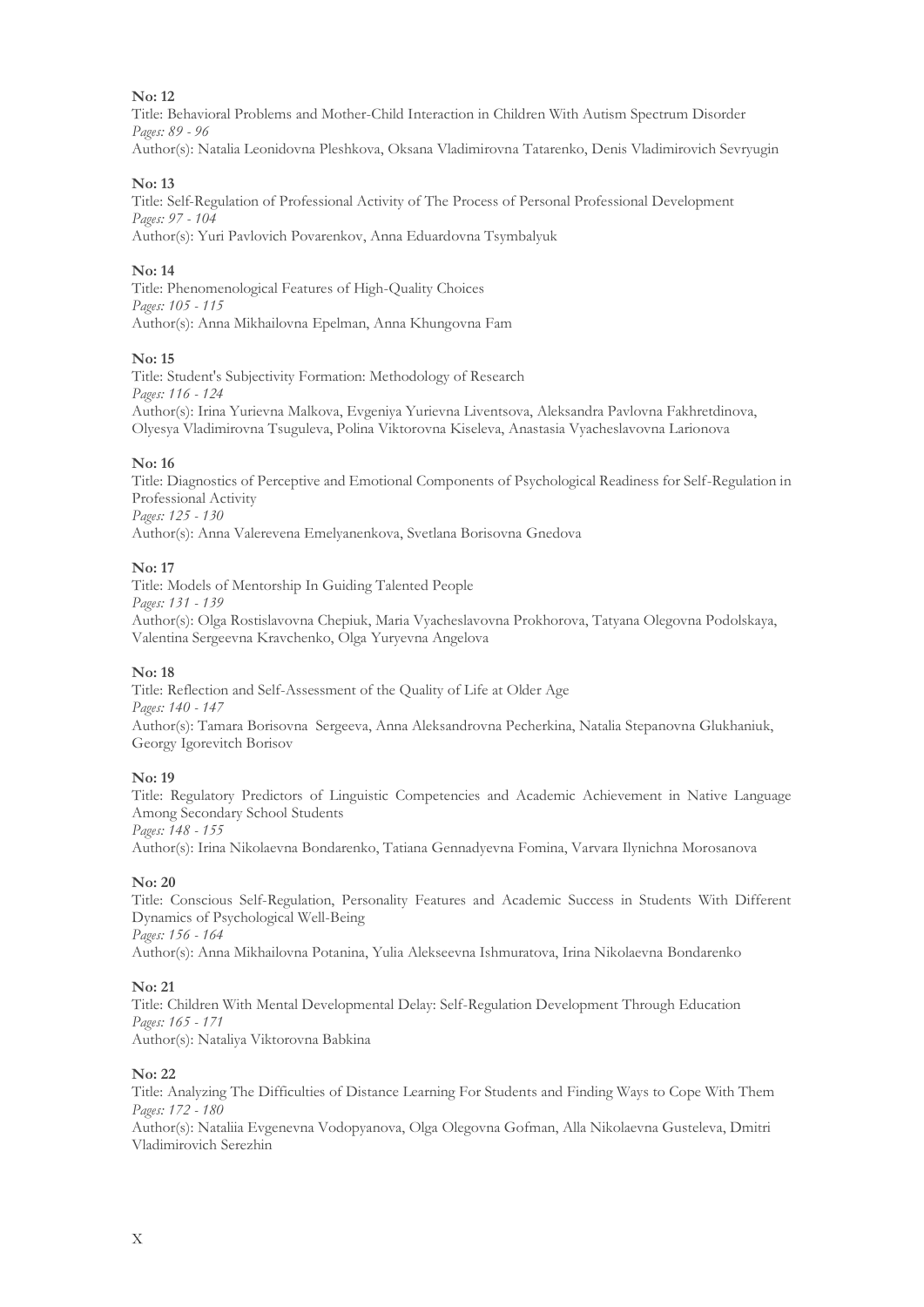#### **No: 23**

Title: Psychological And Pedagogical Features of Non-Formal Social-Entrepreneurial Education In The North Caucasus *Pages: 181 - 188*

Author(s): Valery Kirillovich Shapovalov, Irina Fedorovna Igropulo, Marianna Martunievna Аrutyunyan, Eteri Vitalyevna Khokhoeva

#### **No: 24**

Title: Ogranizational Culture And Socio-Psychological Age of Medical Female Personnel: Management Opportunities *Pages: 189 - 195*

Author(s): Liudmila Nikolaevna Zakharova, Irina Sergeevna Leonova, Andrey Igorevich Makhalin

#### **No: 25**

Title: Life Narrative Reflection as a Resource For Self-Regulation in Higher Education Students *Pages: 196 - 203* Author(s): Marina Vladimirovna Klementyeva, Viktoriia Ivanovna Ivanova

#### **No: 26**

Title: Psychological Well-Being as a Resource of Young Adult's Professional Development *Pages: 204 - 211* Author(s): Mehirban Mahametzhanovna Abdullaeva, Oksana Gennadievna Korneva

#### **No: 27**

Title: Emotional Intelligence as a Resource for Codependent Women *Pages: 212 - 219* Author(s): Svetlana Abdurakhmanovna Khazova, Natalia Sergeevna Shipova

#### **No: 28**

Title: Coping With Stress of Growing Older in Middle-Aged Women *Pages: 220 - 225* Author(s): Tatyana Leonidovna Kryukova

#### **No: 29**

Title: The Relationship Between Psychological Safety and Student Engagement Considering the Peculiarities of Their Self Regulation *Pages: 226 - 236*

Author(s): Olesia Vladimirovna Bubnovskaia, Vitalina Vladimirovna Leonidova, Irina Aleksandrovna Oralova

#### **No: 30**

Title: Mental Image of an Adopted Child as a Regulator of Guardians' Activities *Pages: 237 - 243* Author(s): Aigul Abdulkhaevna Aldasheva, Marina Evgenievna Zelenova, Olga Nikolaevna Sivash

#### **No: 31**

Title: Proactive Approach to Rest and Functional States' Self-Regulation in Flexible Work Arrangements *Pages: 244 - 252* Author(s): Alla Spartakovna Kuznetsova, Marina Sergeevna Luzianina

#### **No: 32**

Title: Activity Self-Regulation and Anxiety Level in Avocational and Professional Musicians *Pages: 253 - 260* Author(s): Evgeny Vladimirovich Limanov, Alexey Konstantinovich Osnitsky

#### **No: 33**

Title: Self-Regulation and Social Network Sites Use as a Factors of Academic Motivation *Pages: 261 - 269* Author(s): Dmitry Sergeevich Kornienko, Natalya Aleksandrovna Rudnova

#### **No: 34**

Title: Self-Regulation Resources and Job Satisfaction in Professionals Under Work Stress *Pages: 270 - 279* Author(s): Titova Maria Aleksandrovna